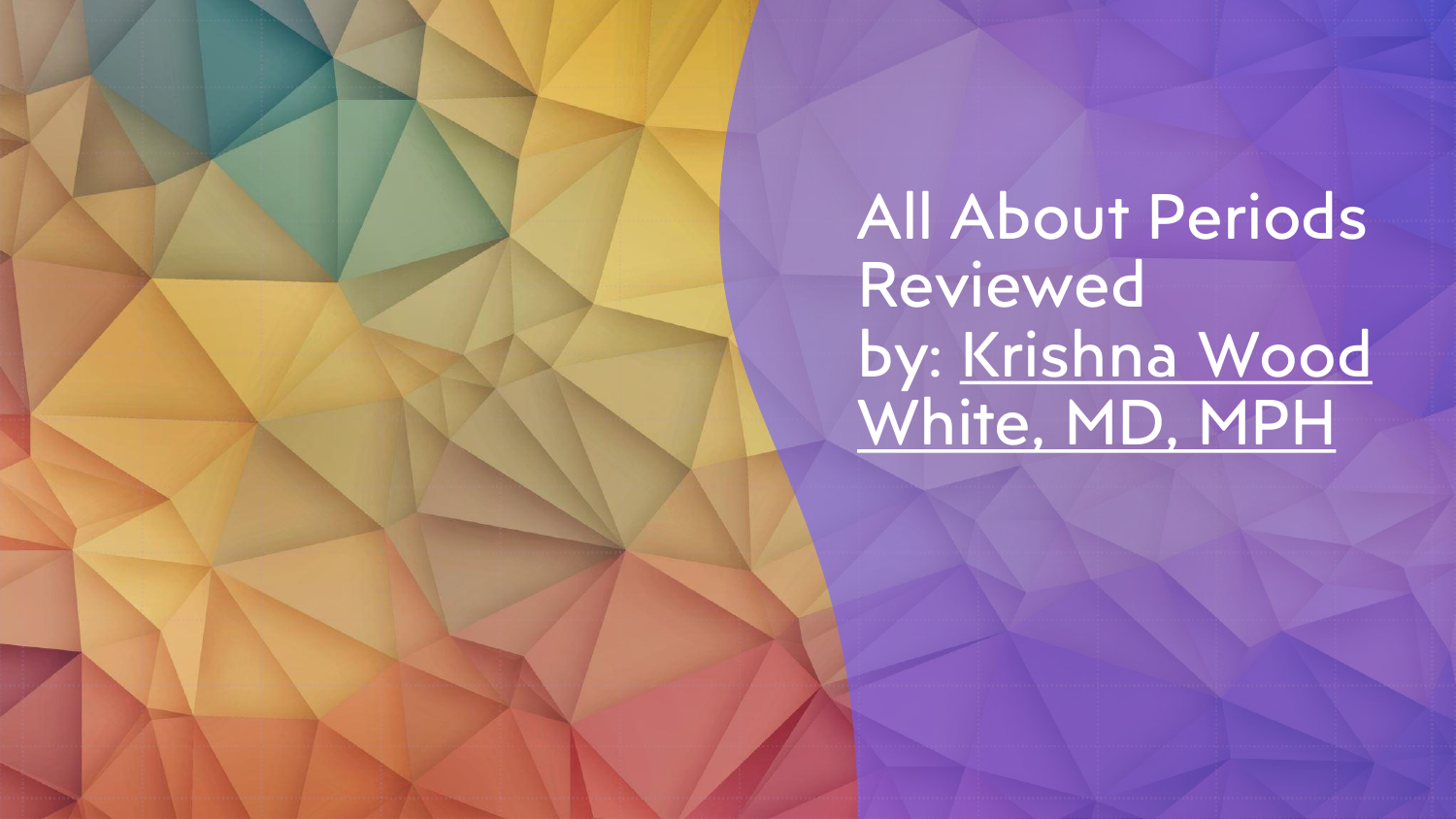A period is a release of blood from a girl's [uterus,](https://kidshealth.org/en/teens/female-repro.html) out through her vagina. It is a sign that she is getting close to the end of [puberty.](https://kidshealth.org/en/teens/puberty.html)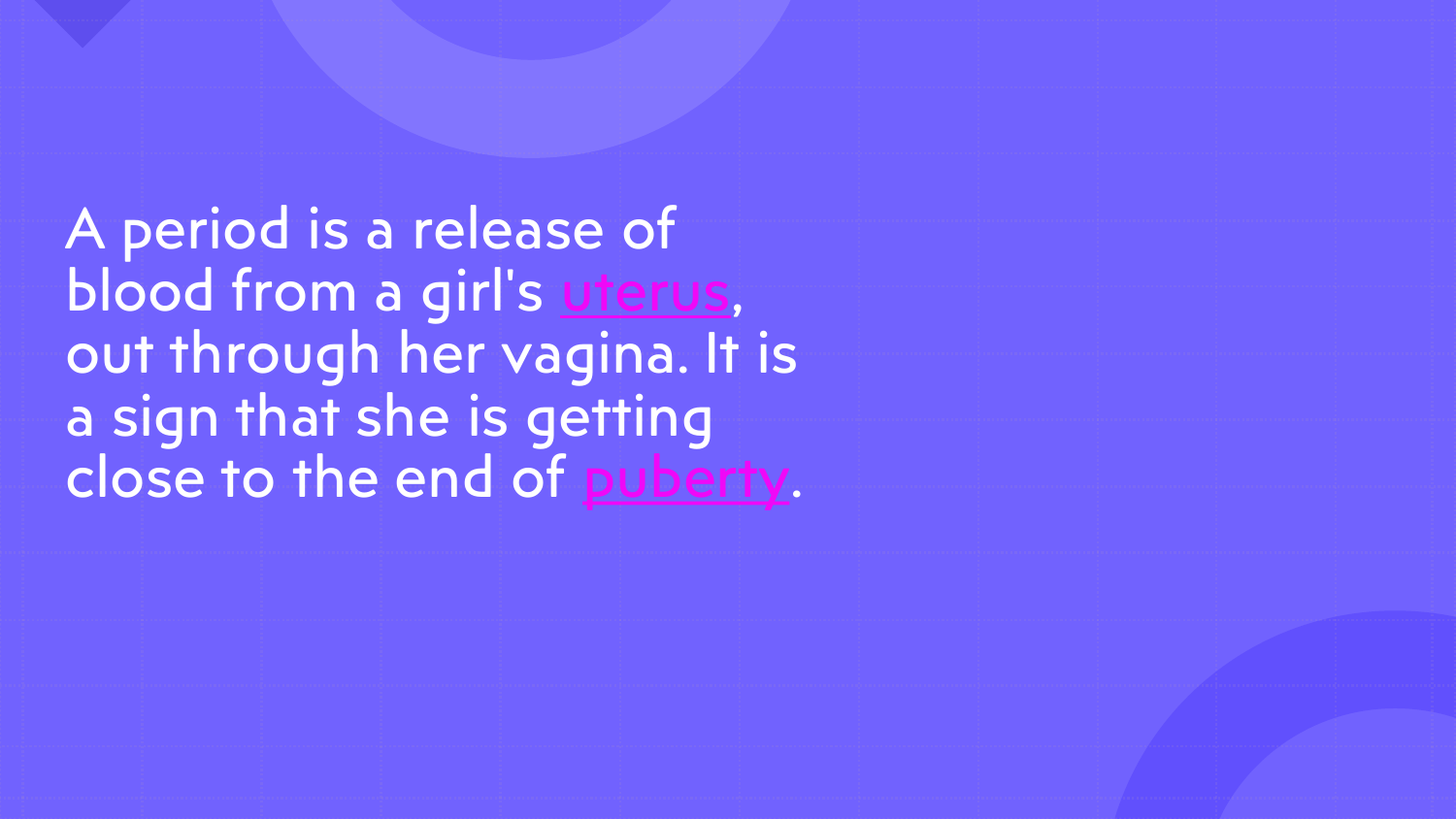## **When Do Most Girls Get Their Period?**

Most girls get their first period when they're around 12. But getting it any time between age 10 and 15 is OK. Every girl's body has its own schedule.

There isn't one right age for a girl to get her period. But there are some clues that it will start soon:

- Most of the time, a girl gets her period about 2 years after her breasts start to develop.
- Another sign is [vaginal discharge](https://kidshealth.org/en/teens/vdischarge2.html) fluid (sort of like mucus) that a girl might see or feel on her underwear. This discharge usually begins about 6 months to a year before a girl gets her first period.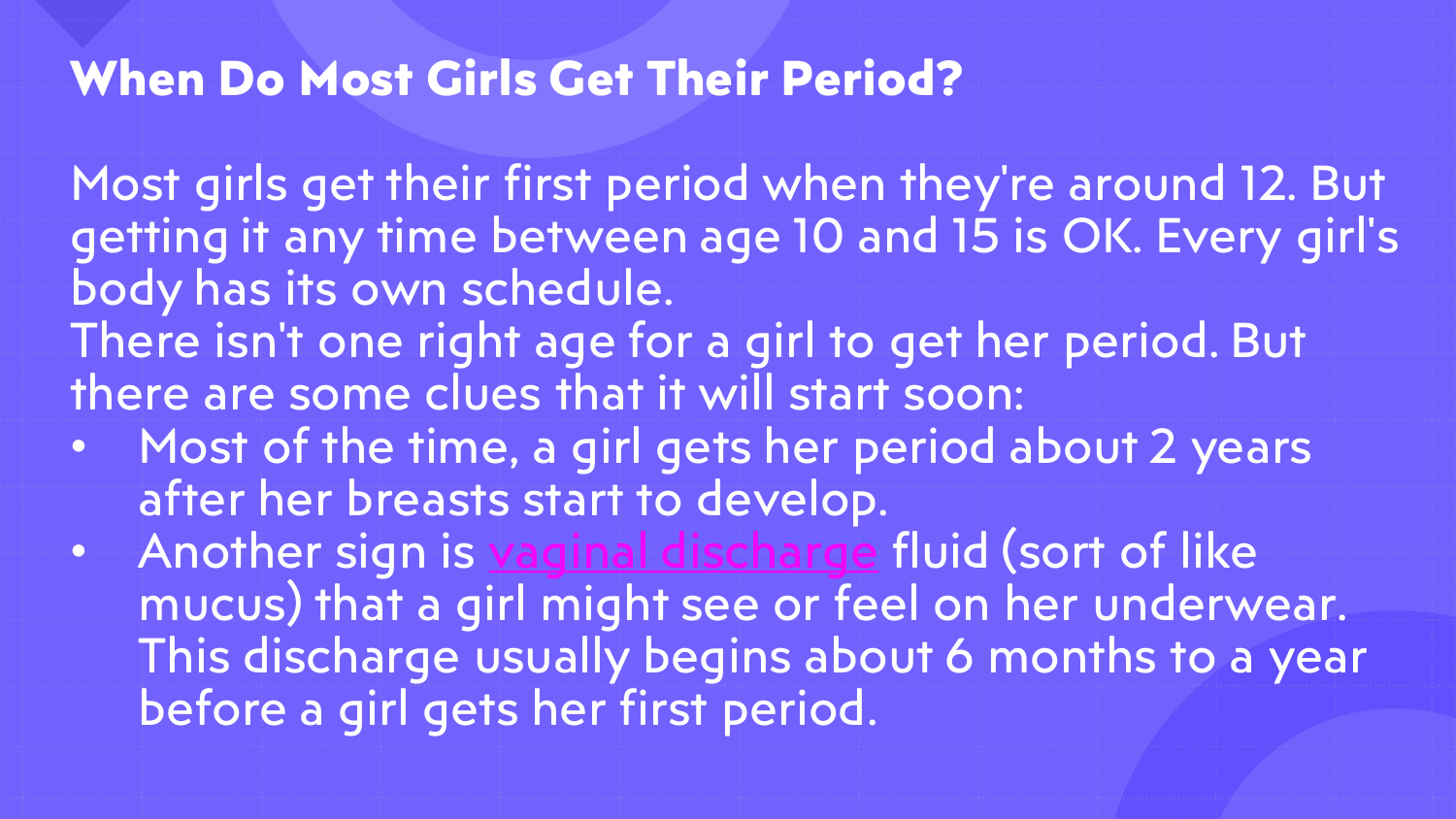### **What Causes a Period?**

A period happens because of changes in [hormones](https://kidshealth.org/en/teens/menstruation.html) in the body. Hormones are chemical messengers. The ovaries release the female hormones [estrogen](https://kidshealth.org/en/teens/menstruation.html) and [progesterone](https://kidshealth.org/en/teens/menstruation.html) . These hormones cause the lining of the uterus (or womb) to build up. The built-up lining is ready for a fertilized egg to attach to and start developing. If there is no fertilized egg, the lining breaks down and bleeds. Then the same process happens all over again. It usually takes about a month for the lining to build up, then break down. That is why most girls and women get their periods around once a month.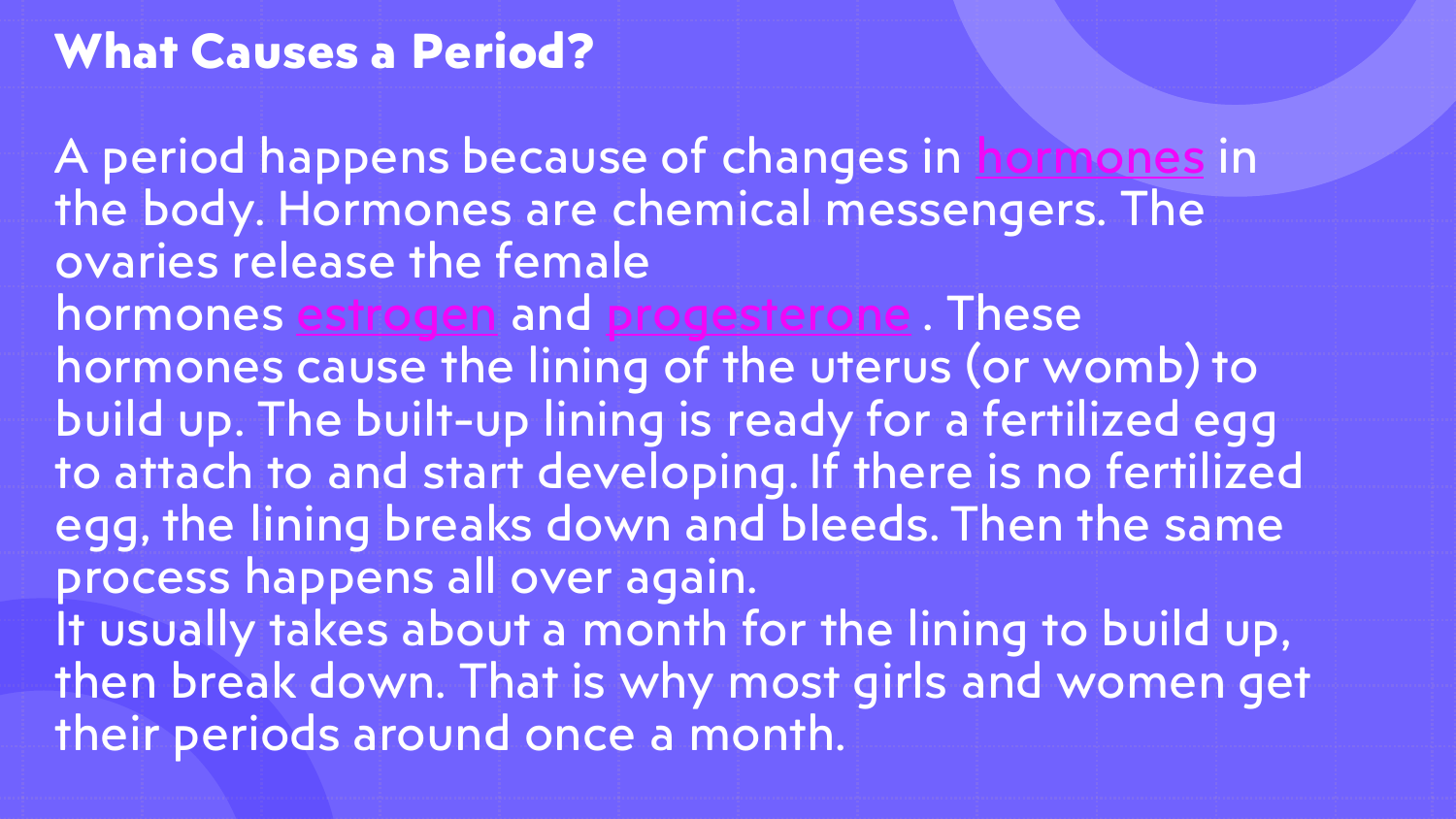

### Most of the lining is shed in the menstrual flow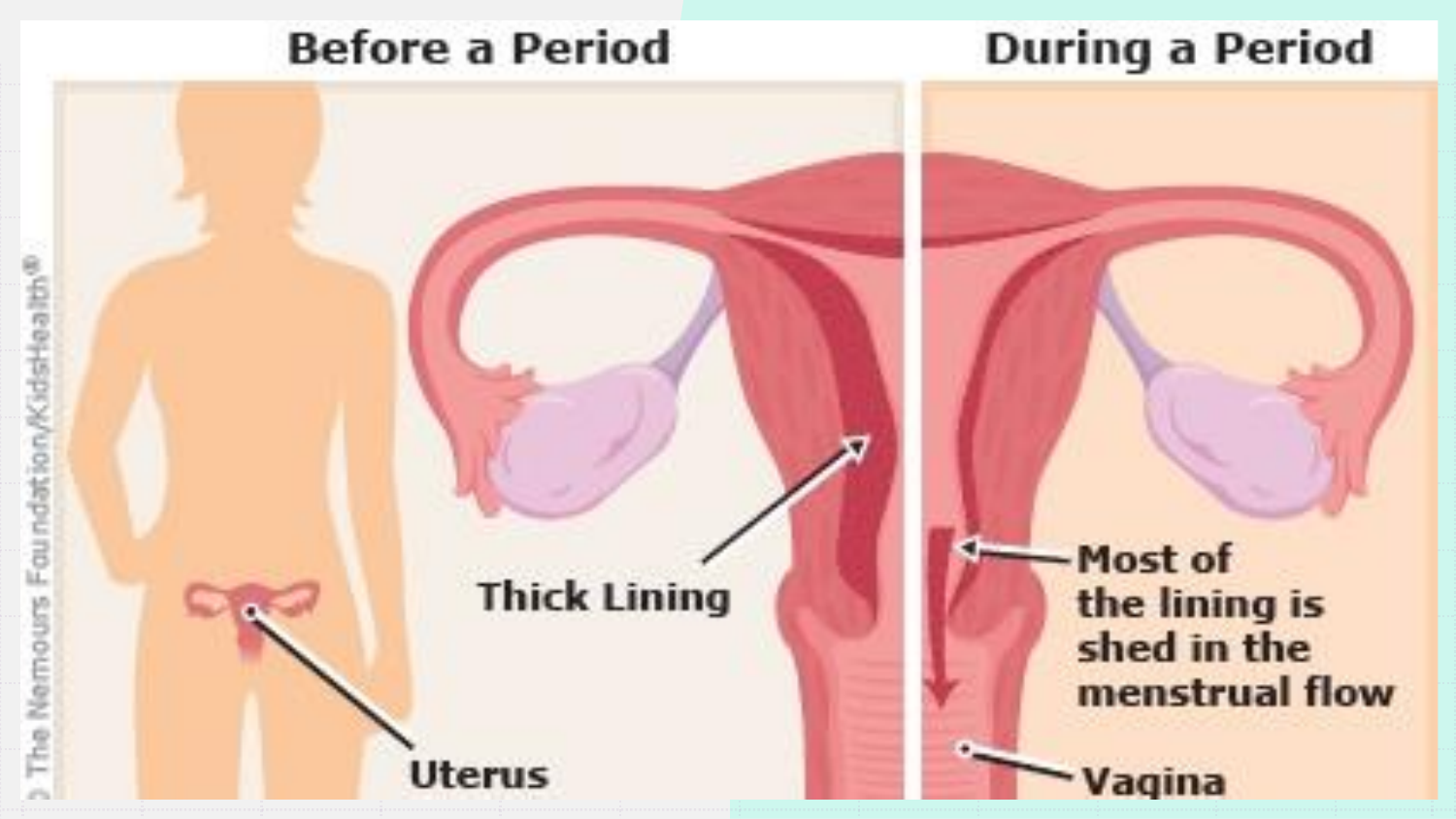## **How Does Ovulation Relate to Periods?**

**Ovulation** (pronounced: ov-yoo-LAY-shun) is the release of an egg from the ovaries. The same hormones that cause the uterus lining to build up also cause an egg to leave one of the ovaries. The egg travels through a thin tube called a fallopian tube to the uterus. If the egg is fertilized by a sperm cell, it attaches to the wall of the uterus, where over time it develops into a baby. If the egg is not fertilized, the uterus lining breaks down and bleeds, causing a period.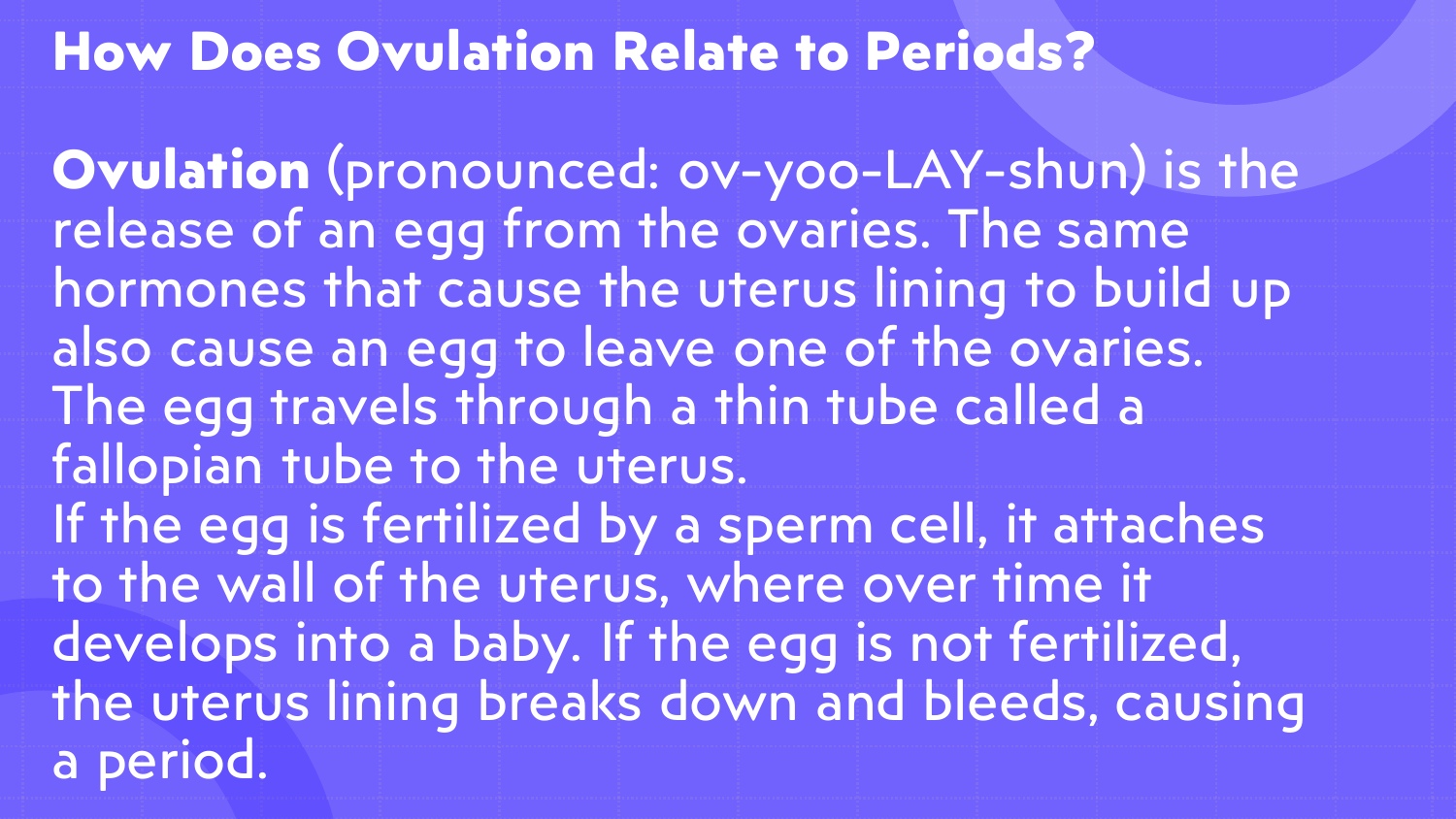### **Do Periods Happen Regularly When Menstruation Starts?**

For the first few years after a girl starts her period, it may not come regularly. This is normal at first. By about 2–3 years after her first period, a girl's periods should be coming around once every 4–5 weeks.

#### **Can a Girl Get Pregnant as Soon as Her Period Starts?**

Yes, a girl can get pregnant as soon as her period starts. A girl can even get pregnant right before her very first period. This is because a girl's hormones might already be active. The hormones may have led to **[ovulation](https://kidshealth.org/en/teens/menstruation.html)** and the building of the uterine wall. If a girl has sex, she can get pregnant, even though she has never had a period.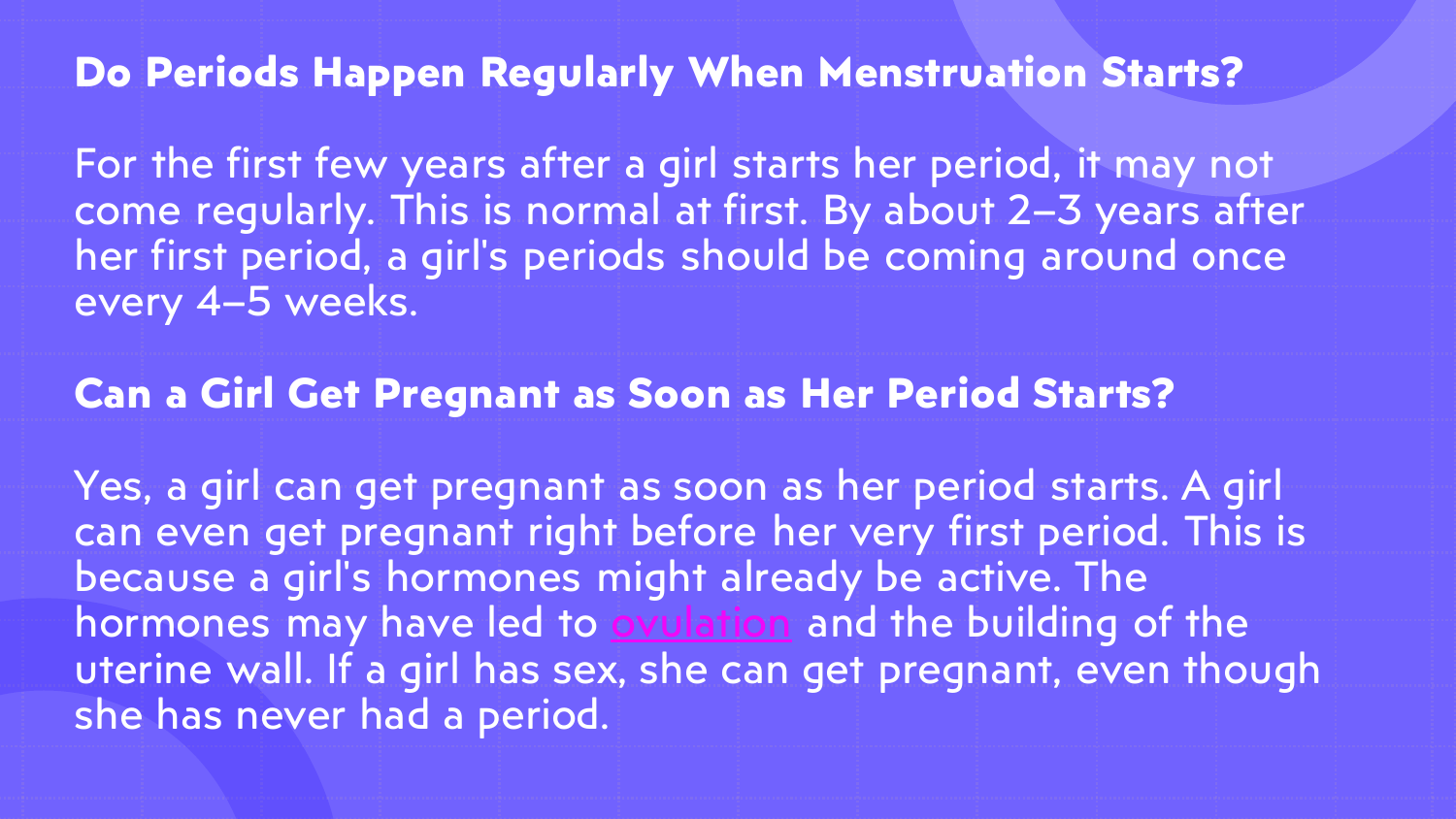## **How Long Do Periods Last?**

Periods usually last about 5 days. But a period can be shorter or last longer.

# **How Often Does a Period Happen?**

Periods usually happen about once every 4– 5 weeks. But some girls get their periods a little less or more often.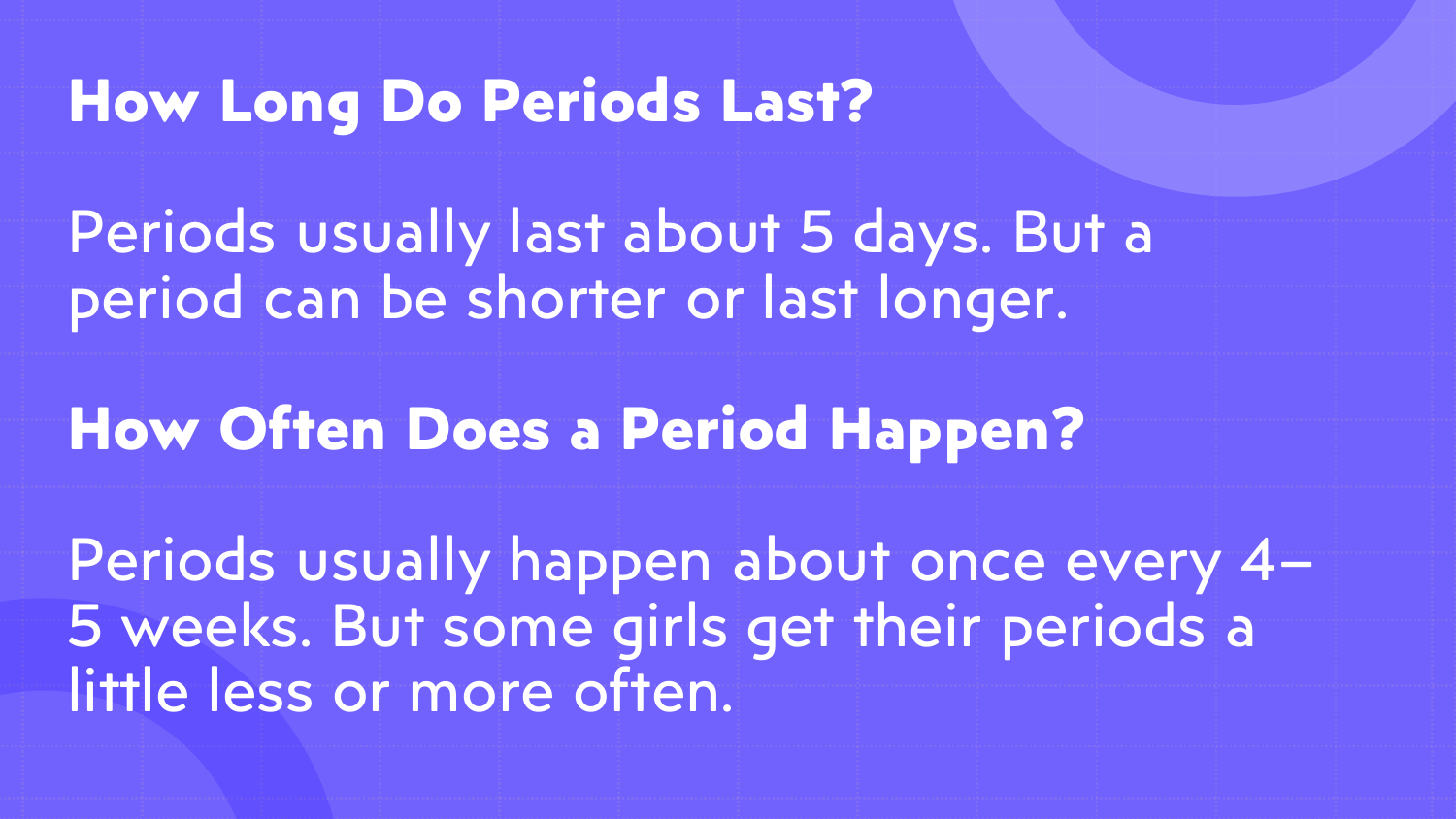#### **Should I Use a Pad, Tampon, or Menstrual Cup?**

You have [many choices](https://kidshealth.org/en/teens/supplies.html) about how to deal with period blood. You may need to experiment a bit to find which works best for you. Some girls use only one method and others switch between different methods.

- Most girls use **pads** when they first get their period. Pads are made of cotton and come in lots of different sizes and shapes. They have sticky strips that attach to the underwear.
- Many girls find **tampons** more convenient than pads, especially when playing sports or swimming. A tampon is a cotton plug that a girl puts into her vagina. Most tampons come with an applicator that guides the tampon into place. The tampon absorbs the blood. Don't leave a tampon in for more than 8 [hours because this can increase your risk of a serious infection called](https://kidshealth.org/en/teens/tss.html)
- Some girls prefer a **menstrual cup**. Most menstrual cups are made of silicone. To use a menstrual cup, a girl inserts it into her vagina. It holds the blood until she empties it.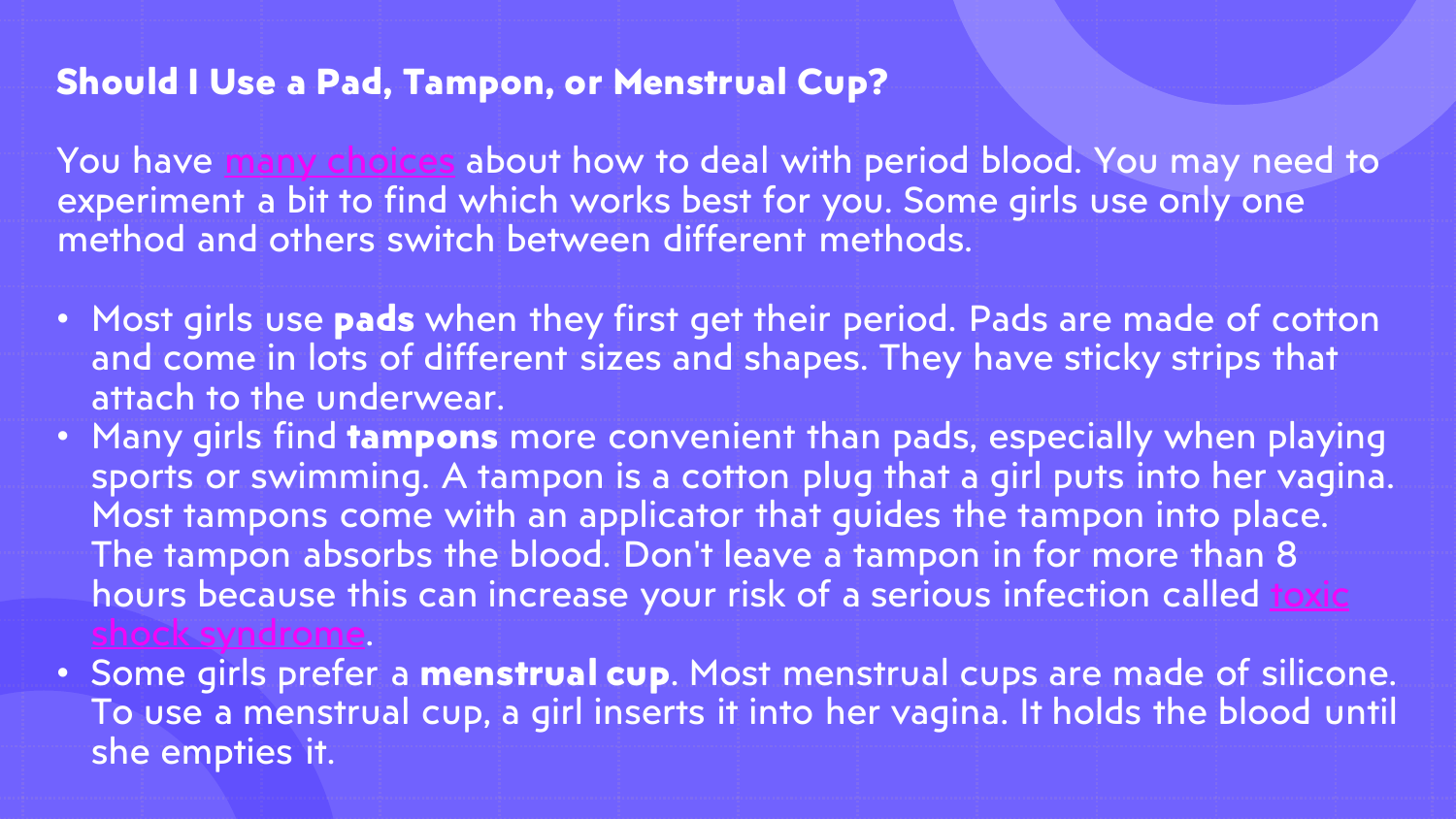#### **How Much Blood Comes Out?**

It may look like a lot of blood, but a girl usually only loses a few tablespoons of blood during the whole period. Most girls need to change their pad, tampon, or menstrual cup about 3-6 times a day.

#### **Will I Have Periods for the Rest of My Life?**

When women reach menopause (around age 45–55), their periods will permanently stop. Women also won't have a period while they are [pregnant.](https://kidshealth.org/en/teens/pregnancy.html)

#### **What Is PMS?**

PMS (premenstrual syndrome) is when a girl has emotional and physical symptoms that happen before or during her period. These symptoms can include moodiness, sadness, anxiety, bloating, and acne. The symptoms go away after the first few days of a period.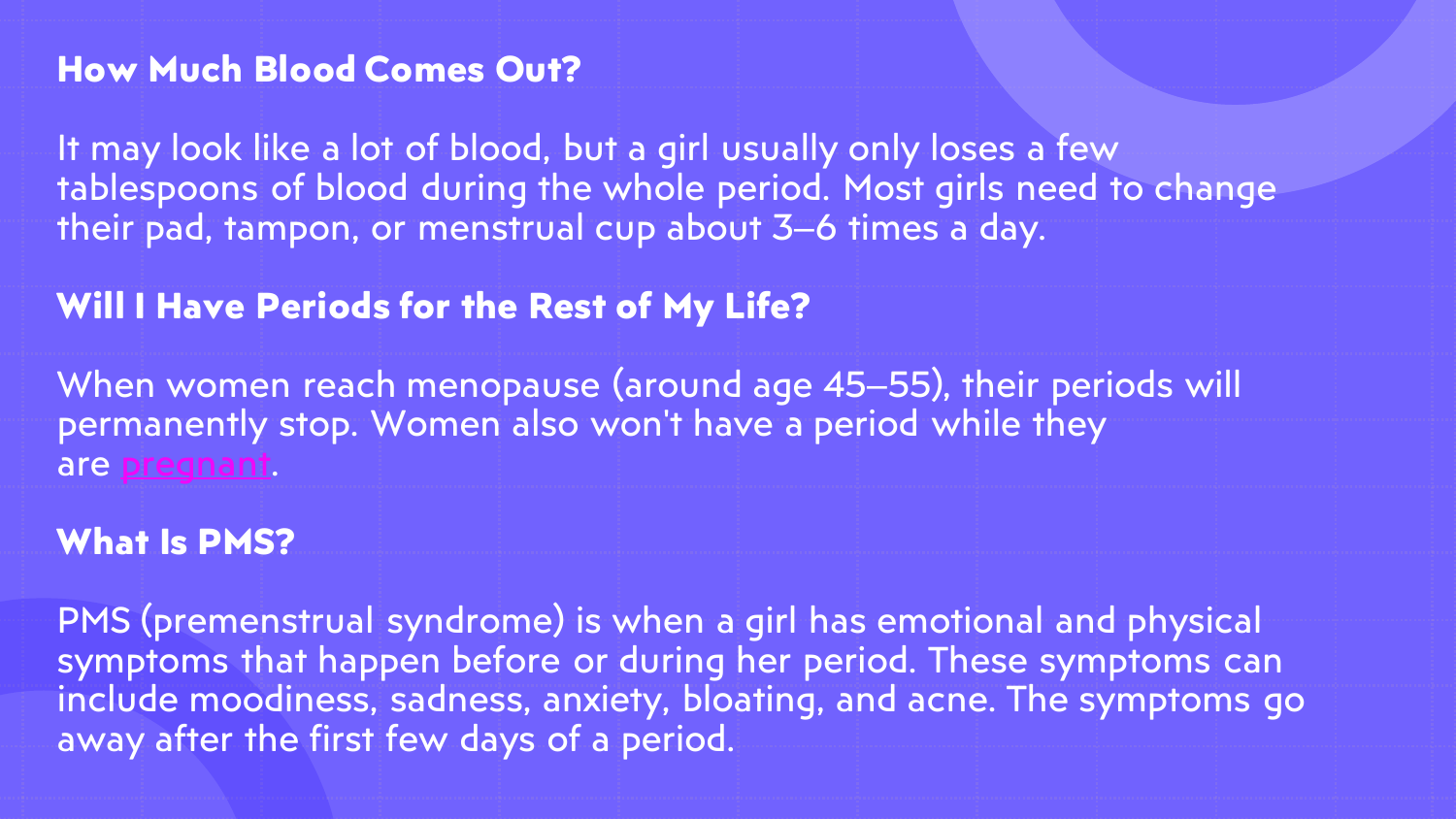# **What Can I Do About Cramps?**

Many girls have cramps with their period, especially in the first few days. If cramps bother you, you can try: • a warm heating pad on your belly • taking ibuprofen (Advil, Motrin, or store brand) or naproxen (Aleve or store brand)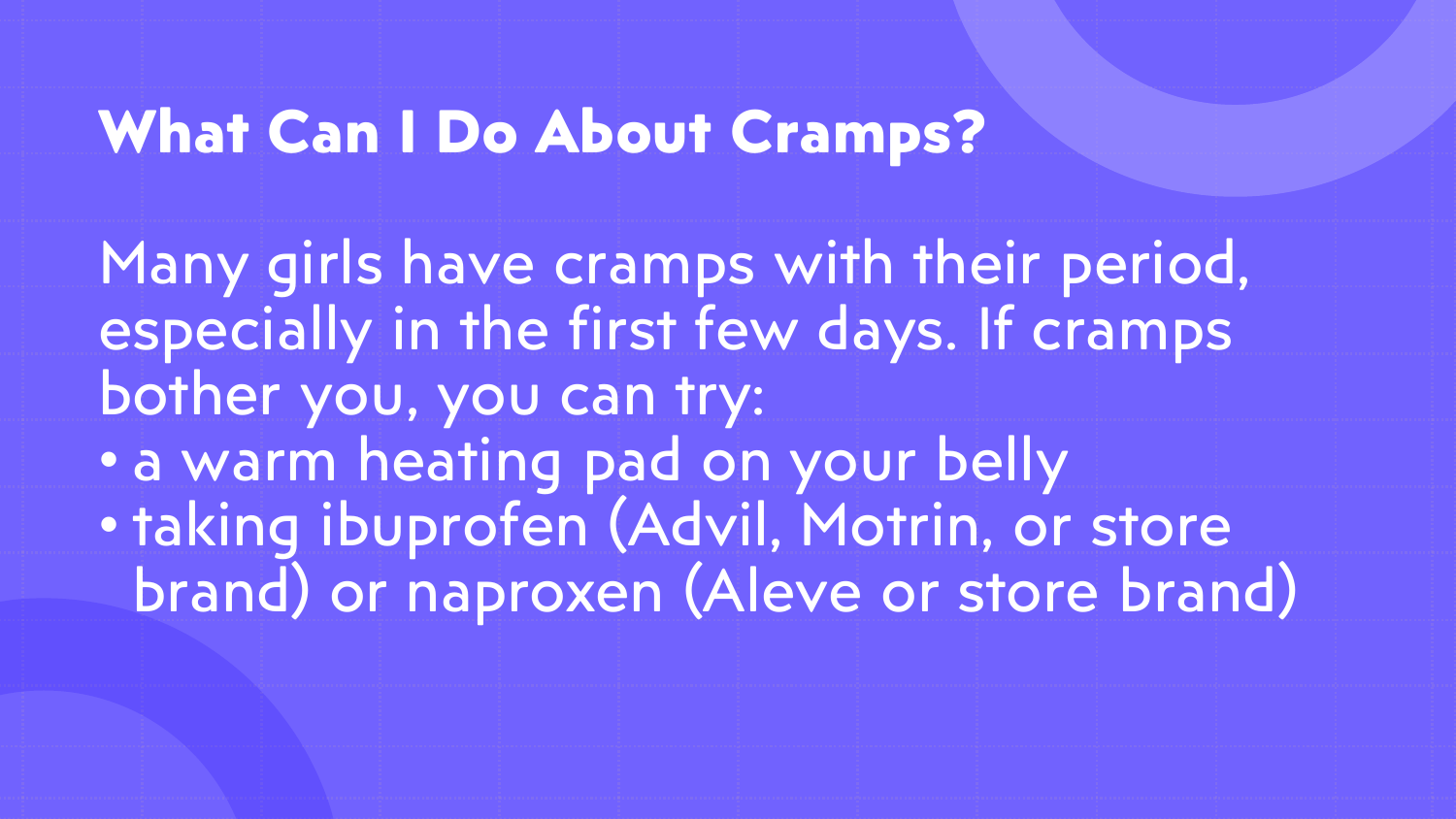### **Should I Watch for Any Problems?**

Most girls don't have any problems with their periods. But call your doctor if you:

- are 15 and haven't started your period
- have had your period for more than 2 years and it still doesn't come regularly (about every 4–5 weeks)
- have bleeding between periods
- have severe cramps that don't get better with ibuprofen or naproxen
- have very heavy bleeding (bleeding that goes through a pad or tampon faster than every 1 hour)
- have periods that last more than about a week
- have severe PMS that gets in the way of your everyday activities